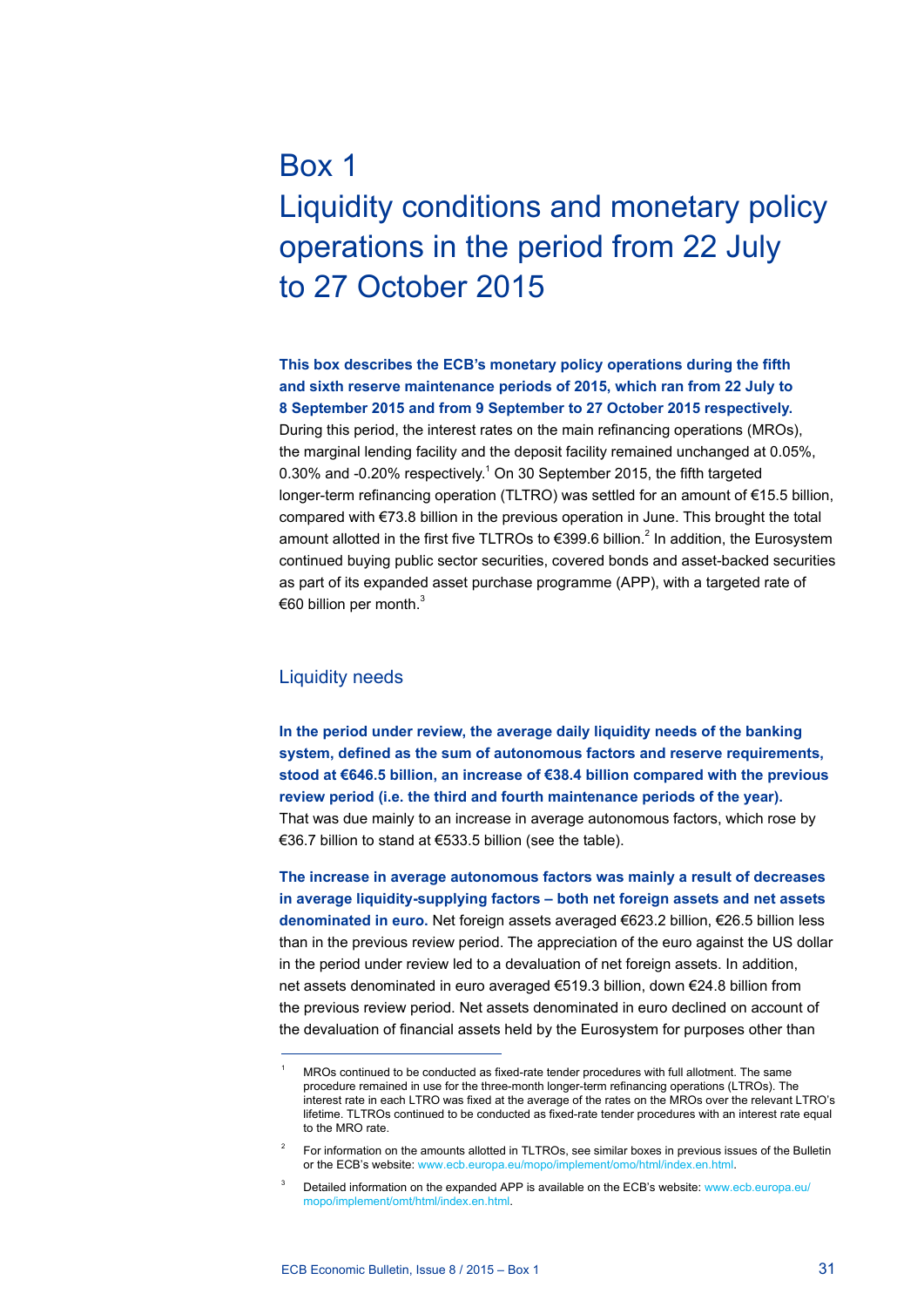### **Table**

#### Eurosystem liquidity situation

|                                                            | 22 July<br>to 27 October<br>2015 |            | 22 April<br>to 21 July<br>2015 | <b>Sixth</b><br>maintenance<br>period |            | <b>Fifth</b><br>maintenance<br>period |            |
|------------------------------------------------------------|----------------------------------|------------|--------------------------------|---------------------------------------|------------|---------------------------------------|------------|
| Liabilities - liquidity needs (averages; EUR billions)     |                                  |            |                                |                                       |            |                                       |            |
| <b>Autonomous liquidity factors</b>                        | 1,675.7                          | $(-14.6)$  | 1,690.3                        | 1,692.8                               | $(+34.2)$  | 1,658.6                               | $(-37.6)$  |
| Banknotes in circulation                                   | 1,053.9                          | $(+19.4)$  | 1,034.5                        | 1,052.4                               | $(-2.9)$   | 1,055.3                               | $(+12.6)$  |
| Government deposits                                        | 79.3                             | $(-6.3)$   | 85.6                           | 95.2                                  | $(+31.8)$  | 63.4                                  | $(-32.9)$  |
| Other autonomous factors                                   | 542.5                            | $(-27.7)$  | 570.2                          | 545.2                                 | $(+5.4)$   | 539.8                                 | $(-17.3)$  |
| <b>Monetary policy instruments</b>                         |                                  |            |                                |                                       |            |                                       |            |
| Current accounts                                           | 446.9                            | $(+107.5)$ | 339.4                          | 465.3                                 | $(+36.9)$  | 428.4                                 | $(+47.0)$  |
| Minimum reserve requirements                               | 113.0                            | $(+0.9)$   | 111.2                          | 113.2                                 | $(+0.5)$   | 112.7                                 | $(+0.5)$   |
| Deposit facility                                           | 150.4                            | $(+49.1)$  | 101.3                          | 152.8                                 | $(+4.7)$   | 148.0                                 | $(+45.0)$  |
| Liquidity-absorbing fine-tuning operations                 | 0.0                              | $(+0.0)$   | 0.0                            | 0.0                                   | $(+0.0)$   | 0.0                                   | $(+0.0)$   |
| Assets - liquidity supply (averages; EUR billions)         |                                  |            |                                |                                       |            |                                       |            |
| <b>Autonomous liquidity factors</b>                        | 1,142.5                          | $(-51.3)$  | 1,193.8                        | 1,135.7                               | $(-13.6)$  | 1,149.3                               | $(-33.9)$  |
| Net foreign assets                                         | 623.2                            | $(-26.5)$  | 649.8                          | 619.1                                 | $(-8.3)$   | 627.4                                 | $(-15.5)$  |
| Net assets denominated in euro                             | 519.3                            | $(-24.8)$  | 544.1                          | 516.7                                 | $(-5.2)$   | 521.9                                 | $(-18.4)$  |
| <b>Monetary policy instruments</b>                         |                                  |            |                                |                                       |            |                                       |            |
| Open market operations                                     | 1,130.4                          | $(+193.2)$ | 937.2                          | 1,175.5                               | $(+90.2)$  | 1,085.3                               | $(+87.8)$  |
| <b>Tender operations</b>                                   | 533.4                            | $(+20.2)$  | 513.2                          | 532.3                                 | $(-2.2)$   | 534.5                                 | $(+8.8)$   |
| <b>MROs</b>                                                | 71.3                             | $(-18.4)$  | 89.7                           | 70.2                                  | $(-2.2)$   | 72.4                                  | $(-10.1)$  |
| Special-term refinancing operations                        | 0.0                              | $(+0.0)$   | 0.0                            | 0.0                                   | $(+0.0)$   | 0.0                                   | $(+0.0)$   |
| Three-month LTROs                                          | 73.6                             | $(-16.9)$  | 90.5                           | 69.2                                  | $(-8.9)$   | 78.1                                  | $(-5.7)$   |
| Three-year LTROs                                           | 0.0                              | $(+0.0)$   | 0.0                            | 0.0                                   | $(+0.0)$   | 0.0                                   | $(+0.0)$   |
| <b>Targeted LTROs</b>                                      | 388.5                            | $(+55.5)$  | 333.0                          | 393.0                                 | $(+8.9)$   | 384.1                                 | $(+24.6)$  |
| Outright portfolios                                        | 597.0                            | $(+173.0)$ | 424.0                          | 643.2                                 | $(+92.4)$  | 550.8                                 | $(+79.0)$  |
| First covered bond purchase programme                      | 22.2                             | $(-2.2)$   | 24.4                           | 21.9                                  | $(-0.6)$   | 22.5                                  | $(-0.8)$   |
| Second covered bond purchase programme                     | 10.5                             | $(-0.6)$   | 11.1                           | 10.4                                  | $(-0.3)$   | 10.7                                  | $(-0.1)$   |
| Third covered bond purchase programme                      | 114.9                            | $(+27.8)$  | 87.1                           | 122.3                                 | $(+14.8)$  | 107.6                                 | $(+12.4)$  |
| Securities Markets Programme                               | 128.5                            | $(-8.2)$   | 136.6                          | 127.1                                 | $(-2.7)$   | 129.8                                 | $(-4.8)$   |
| Asset-backed securities purchase programme                 | 11.9                             | $(+4.4)$   | 7.5                            | 13.2                                  | $(+2.5)$   | 10.7                                  | $(+1.9)$   |
| Public sector purchase programme                           | 308.9                            | $(+151.6)$ | 157.4                          | 348.3                                 | $(+78.6)$  | 269.6                                 | $(+70.5)$  |
| Marginal lending facility                                  | 0.4                              | $(+0.2)$   | 0.2                            | 0.1                                   | $(-0.5)$   | 0.6                                   | $(+0.3)$   |
| Other liquidity-based information (averages; EUR billions) |                                  |            |                                |                                       |            |                                       |            |
| Aggregate liquidity needs                                  | 646.5                            | $(+38.4)$  | 608.0                          | 670.7                                 | $(+48.5)$  | 622.2                                 | $(-3.4)$   |
| Autonomous factors <sup>1)</sup>                           | 533.5                            | $(+36.7)$  | 496.8                          | 557.5                                 | $(+48.0)$  | 509.5                                 | $(-3.8)$   |
| <b>Excess liquidity</b>                                    | 483.9                            | $(+154.7)$ | 329.2                          | 504.8                                 | $(+41.6)$  | 463.1                                 | $(+91.3)$  |
| Interest rate developments (percentages)                   |                                  |            |                                |                                       |            |                                       |            |
| <b>MROs</b>                                                | 0.05                             | $(+0.00)$  | 0.05                           | 0.05                                  | $(+0.00)$  | 0.05                                  | $(+0.00)$  |
| Marginal lending facility                                  | 0.30                             | $(+0.00)$  | 0.30                           | 0.30                                  | $(+0.00)$  | 0.30                                  | $(+0.00)$  |
| Deposit facility                                           | $-0.20$                          | $(+0.00)$  | $-0.20$                        | $-0.20$                               | $(+0.00)$  | $-0.20$                               | $(+0.00)$  |
| <b>EONIA</b> average                                       | $-0.130$                         | $(-0.022)$ | $-0.107$                       | $-0.139$                              | $(-0.018)$ | $-0.121$                              | $(-0.002)$ |
|                                                            |                                  |            |                                |                                       |            |                                       |            |

Source: ECB.

Suches. Lou.<br>Notes: Since all figures in the table are rounded, in some cases the figure indicated as the change relative to the previous period  $\frac{1}{\sqrt{1-\mu}}$  does not represent the difference between the rounded figures provided for these periods (differing by  $\epsilon$ 0.1 billion). 1) Includes "items in course of settlement".

monetary policy, together with an increase in the liabilities held by foreign institutions with the national central banks. Previously, those foreign institutions had significantly reduced their cash holdings with the Eurosystem to avoid negative interest rates, but the review period saw them increase their holdings again, possibly owing to a decline in the number of attractive alternatives in the market.

**Liquidity-absorbing factors decreased in the period under review on account of a decline in other autonomous factors that was only partially offset by the usual seasonal increase in banknotes in circulation during the summer.** Other autonomous factors averaged €542.5 billion, down €27.7 billion from the previous review period, mainly reflecting a reduction in revaluation accounts. In addition,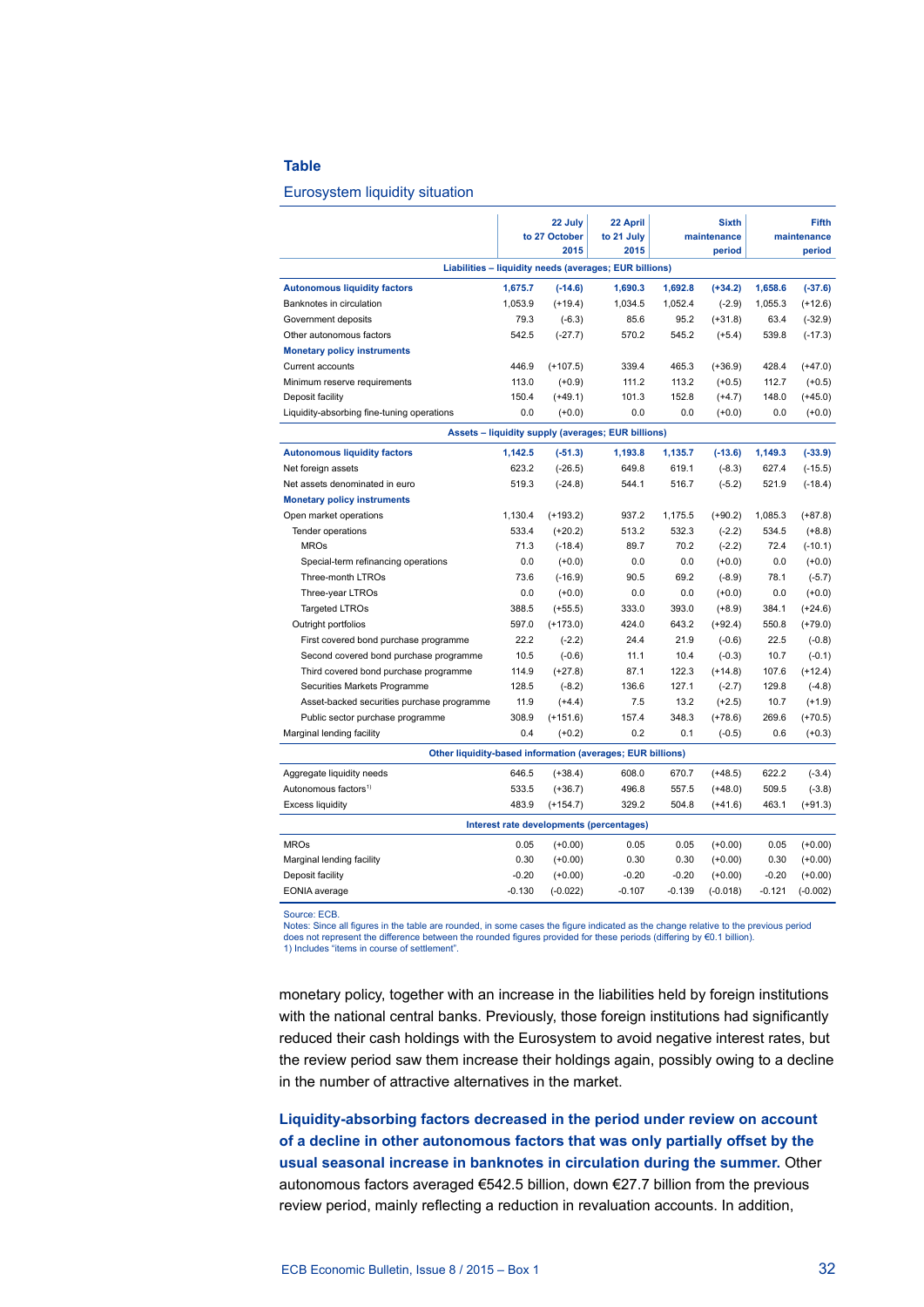average government deposits also contributed to the decline in liquidity needs, falling €6.3 billion to stand at €79.3 billion. That decline in government deposits represented a continuation of the overall downward trend observed since September 2014 (when the ECB's deposit facility rate was cut to -0.20%), partially offsetting the increase seen in the previous review period, when treasuries looking to place cash in the market had few alternatives. The decline in the period under review was related to a reduction in the rates of interest that some treasuries were prepared to accept when placing their excess liquidity in the market. On the other hand, banknotes in circulation rose over the summer, following the usual seasonal pattern, partially offsetting the decline in other liquidity-absorbing factors. Banknotes in circulation averaged €1,053.9 billion in the period under review, €19.4 billion higher than the average in the previous review period.

**The volatility of autonomous factors remained elevated during the period under review.** That volatility primarily reflected strong fluctuations in government deposits and the quarterly revaluation of net foreign assets and net assets denominated in euro. Such volatility was, however, weaker than in the previous review period, while the level of autonomous factors remained on an upward trend.

**The average absolute error in weekly forecasts of autonomous factors remained unchanged at €6.4 billion in the period under review and was due mainly to forecasting errors for government deposits.** Although forecasting errors for government deposits declined slightly, they were still the main source of error, as it remained difficult to anticipate the investment activities of treasuries in the presence of increasingly negative short-term money market rates and high levels of excess liquidity.

# Liquidity provided through monetary policy instruments

## **Chart**



Evolution of monetary policy instruments and excess liquidity

Source: ECB.

**The average amount of liquidity provided through open market operations – i.e. tender operations and outright asset purchases – increased by €193.2 billion to stand at €1,130.4 billion (see the chart).** Outright purchases accounted for 90% of that increase and stemmed mainly from the public sector purchase programme.

**Average liquidity provided through tender operations increased by €20.2 billion to stand at €533.4 billion, driven by the TLTROs.** Average liquidity provided by the MROs and the three-month LTROs decreased by €18.4 billion and €16.9 billion respectively, but that reduction was more than offset by the average liquidity provided by the TLTROs, which increased by €55.5 billion to stand at €388.5 billion. The fifth maintenance period was the main contributor to that increase, as the operation allotted in June had a significantly higher take-up than the operation allotted in September.